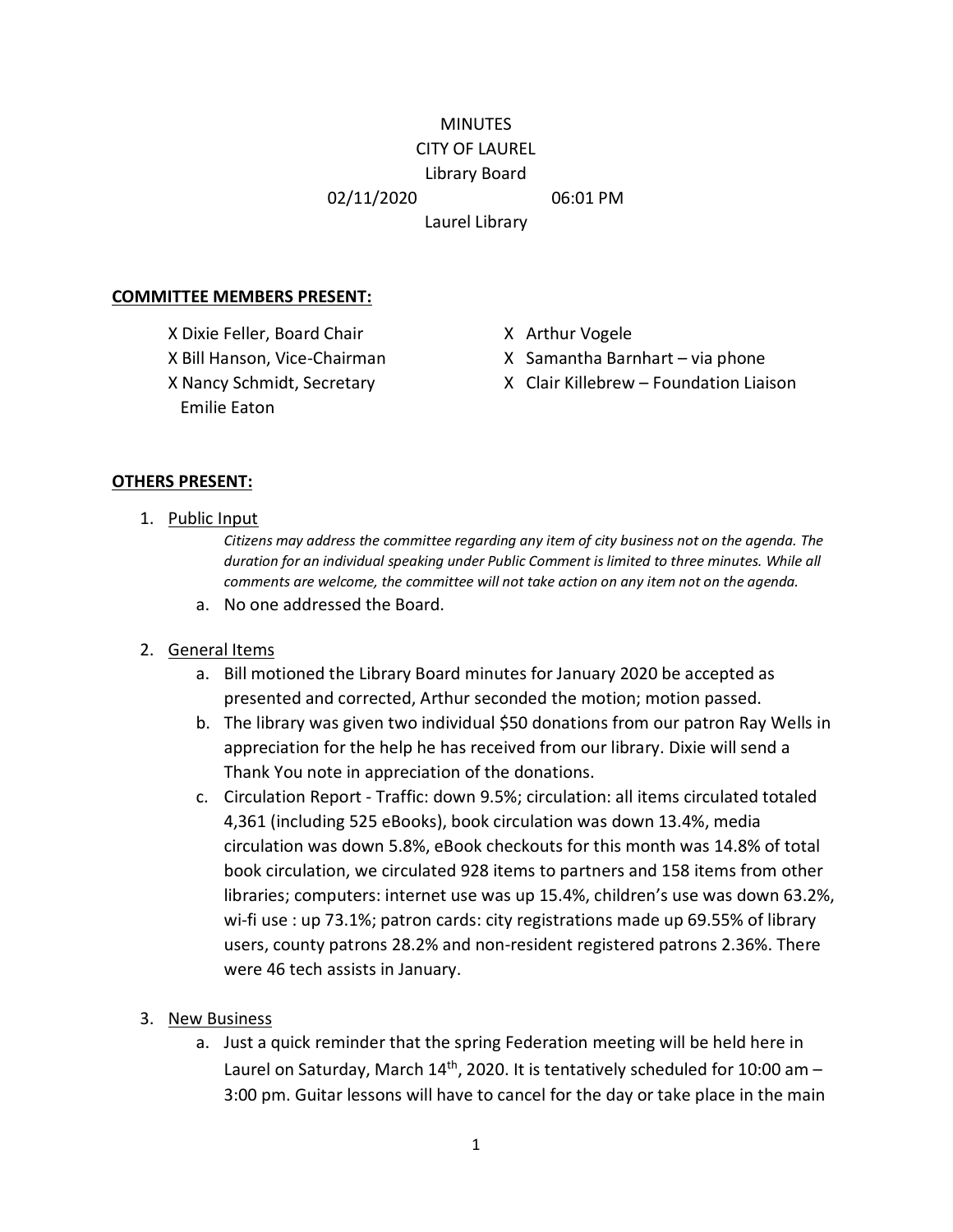part of the library. Lunch and snacks will be provided by the Federation. The church won't be able to provide lunch, so we'll see if we can get a mixture of sandwiched and wraps from Subway. Dixie wants to support local businesses as much as possible. Everyone is welcome to attend the Federation meeting.

- b. Motel rooms have been reserved in Missoula for MLA Conference attendance. There are three rooms reserved for 5 attendees. Dixie and Arthur will pay for their own rooms while the other rooms are being paid for by the library. Next year MLA is being held in Billings.
- c. The qualifications for the ELSA Award (Excellent Library Service Agreement) have been submitted to the State Library. We will find out at MLA in April if we get recognition for the award. Looking at the qualifications for the award, there shouldn't be any question in whether we qualify or not for ELSA.
- d. Spectrum has submitted a proposal to bundle our phone with internet service. Right now, we are paying \$126 per month to CenturyLink for the phone and \$145 to Spectrum for internet. By combining voice and internet through Spectrum we will be saving about \$67 per month. Samantha motioned that we move forward with combining the internet and voice services through Spectrum, Arthur seconded the motion. Motion passed.

## 4. Old Business

- a. The Foundation has paid for service on the copier and supplies from The Library Store. There were no questions about these expenditures.
- b. Invoices submitted for payment in February 2020 were reviewed. There were no questions or concerns about the submitted expenses. Top two items in the folder were those paid by the Foundation. Arthur motioned that we accept the invoice expenditures as presented, Bill seconded the motion; motion passed.
- c. The 2020 Census is coming up very quickly. The library will be helping with filling out the forms online. Montana State Library is giving all libraries extensive training in how the census should be filled out and how to answer questions that patrons may have about why we fill these out and where the information goes. We are setting up two, possibly three, computers for patrons to use exclusively for filling out census information. Census Day falls on April 1, during MLA, so the State Library is creating a Census Week to encourage residents to fill out their forms. There will also be more information presented at MLA.

## 5. Other Items

a. Upcoming Items:

The Summer Reading Program will include 'The Lego Guy' and the Zoo.